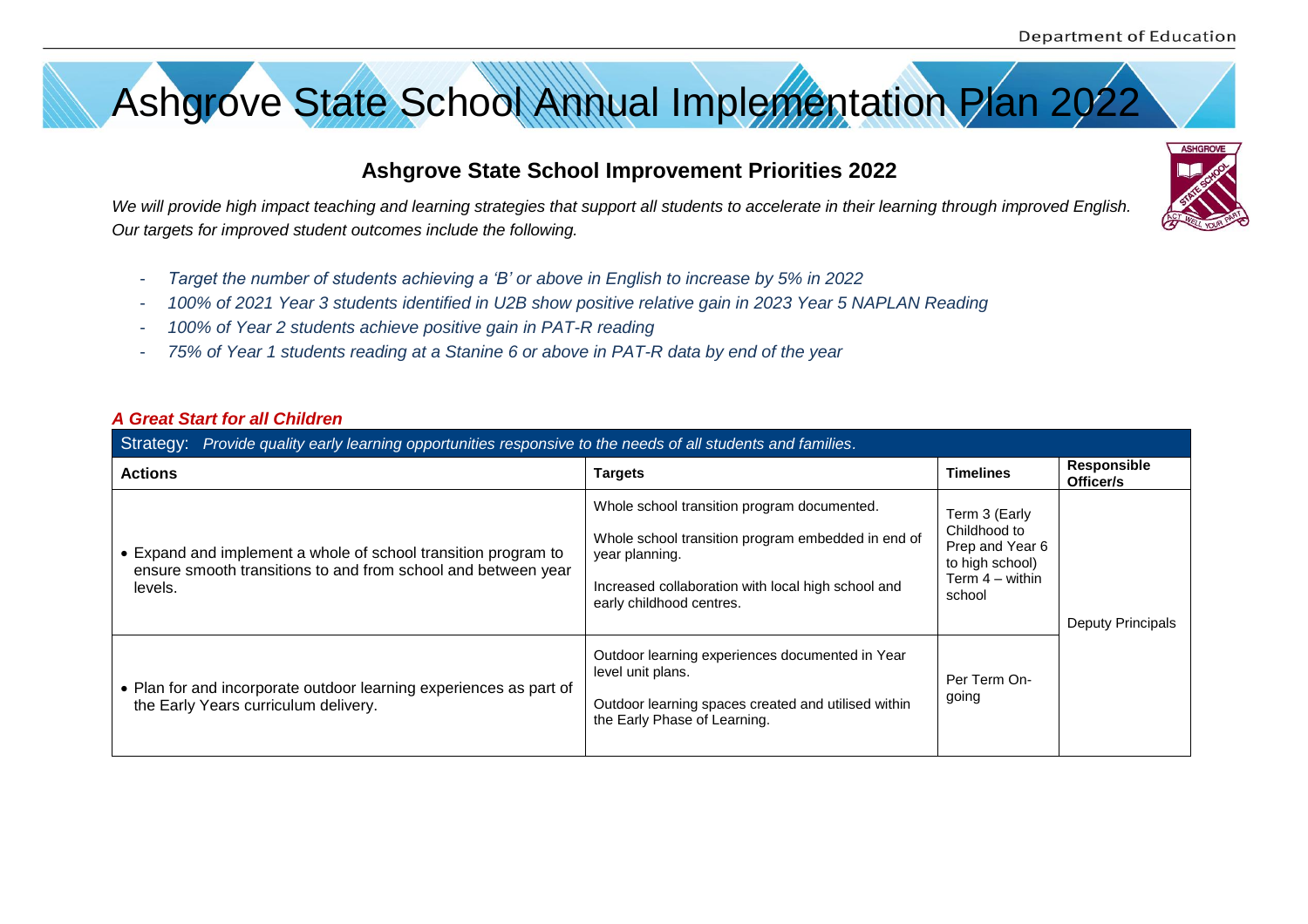Ashgrove State School Annual Implementation Plan 2022

### *Every Student Suceeding*

| Strategy: Engaging curriculum and evidence-based teaching practices that responds to student needs, creates empowered learners and challenges<br>students to achieve their potential. |                                                                                                                                                                                                                                                                                    |                                                                                                    |                                               |
|---------------------------------------------------------------------------------------------------------------------------------------------------------------------------------------|------------------------------------------------------------------------------------------------------------------------------------------------------------------------------------------------------------------------------------------------------------------------------------|----------------------------------------------------------------------------------------------------|-----------------------------------------------|
| <b>Actions</b>                                                                                                                                                                        | <b>Targets</b>                                                                                                                                                                                                                                                                     | <b>Timelines</b>                                                                                   | Responsible<br>Officer/s                      |
| • Implement high impact teaching and learning strategies that will<br>ensure that all students accelerate in their learning through<br>improved English.                              | Formal teacher observations - reading pedagogy.<br>Professional learning team English inquiry cycles for<br>highly achieving students.<br>All staff provided coaching/mentoring in supporting<br>high achieving students.<br>All students receive feedback on their reading goals. | Term 2<br>reading<br>observations<br>End of year all<br>staff<br>participated in<br>coaching cycle | Principal<br>DP's<br><b>Advanced Learning</b> |
| • Embed inclusive practices that empower every student to<br>experience academic success.                                                                                             | All teachers provided coaching/mentoring in<br>supporting high achieving students.<br>Teachers articulate and embed strategies to support<br>all students including those with special needs and/or<br>learning difficulties in planning documents.                                | Term by term<br>ongoing                                                                            | Mentor                                        |
| • Enhance the 4 stages of the moderation process within all<br>learning areas.                                                                                                        | Planning documents reflect before, during and after<br>moderation for English (Every term), Maths and<br>Science (HASS 3-6).                                                                                                                                                       | Term 2<br>ongoing                                                                                  | DP's                                          |
| • Collective efficacy embedded through professional learning<br>teams.                                                                                                                | Term by term inquiry cycle of data analysis and cohort<br>goals linked to improve outsomes for all students with<br>a focus on highly able students.                                                                                                                               | Term by term<br>$(10$ week<br>cycles)                                                              | DP's                                          |
| • Develop and use pre-assessment practices to inform student<br>differentiation.                                                                                                      | Embed in all classrooms Sharratt visible<br>learning/bump it up walls.<br>Pre assessment for English, Maths and Science.                                                                                                                                                           | Term 2<br>Professional<br>Development<br>Ongoing                                                   | DP's                                          |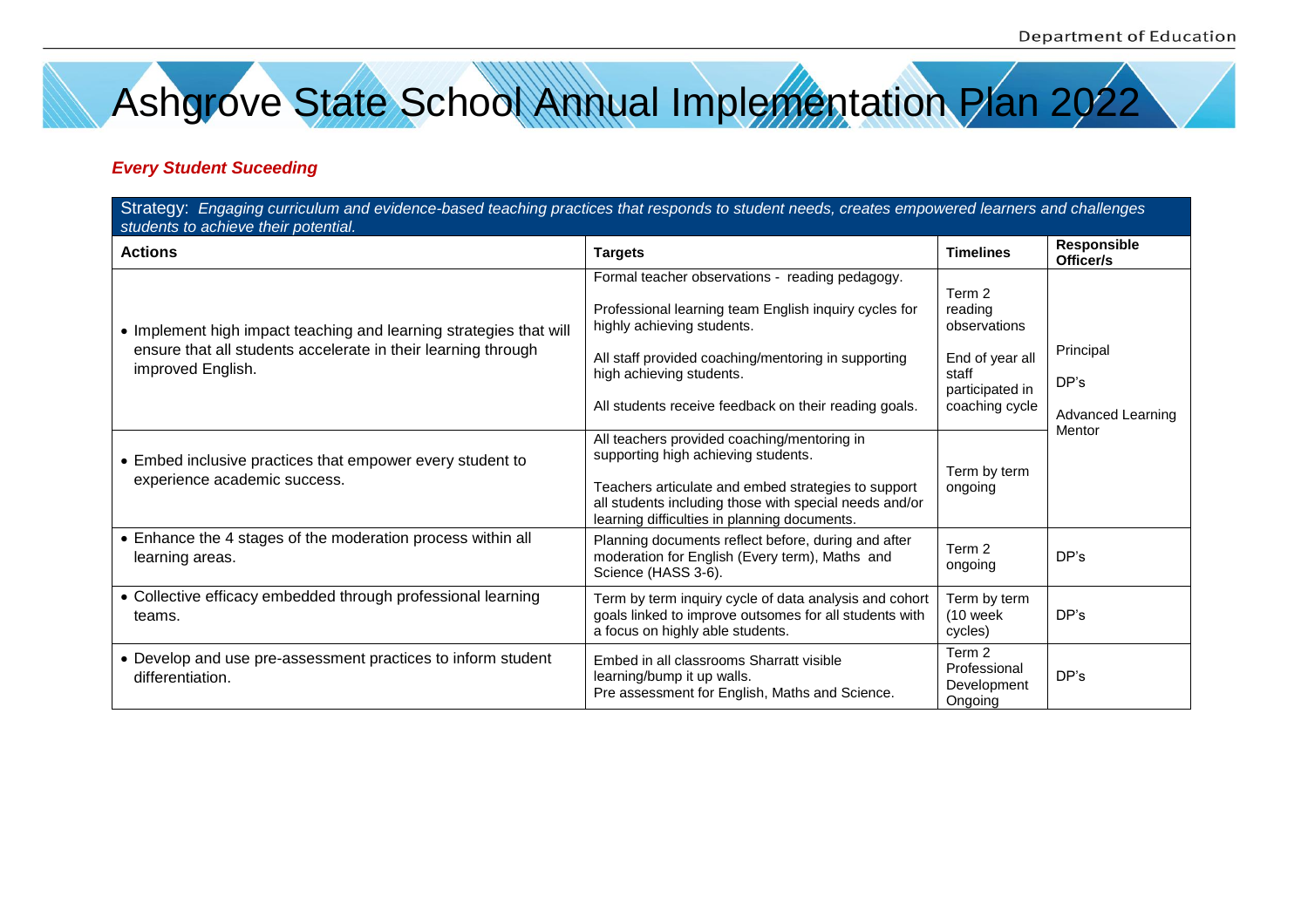Ashgrove State School Annual Implementation Plan 2022

#### *Safe, Fair and Productive Workplaces and Communities*

| Strategy: Nurture a positive culture and environment which supports the health, safety and well-being of all members of our school community |                                                                                                                                                   |                                                                                                                                                                                                                                                                                                                                                                                     |                                                   |                          |
|----------------------------------------------------------------------------------------------------------------------------------------------|---------------------------------------------------------------------------------------------------------------------------------------------------|-------------------------------------------------------------------------------------------------------------------------------------------------------------------------------------------------------------------------------------------------------------------------------------------------------------------------------------------------------------------------------------|---------------------------------------------------|--------------------------|
|                                                                                                                                              | <b>Actions</b>                                                                                                                                    | <b>Targets</b>                                                                                                                                                                                                                                                                                                                                                                      | <b>Timelines</b>                                  | Responsible<br>Officer/s |
|                                                                                                                                              | Align student support staff to target identified areas of need.                                                                                   | Advanced learning mentor engaging in coaching<br>cycles for all staff.<br>Targeted support for students with disabilities and<br>learning support program.<br>Targeted early intervention program including a<br>speech and EALD focus.                                                                                                                                             | Ongoing<br>End of Term 4                          | DP 3-6<br>Principal      |
|                                                                                                                                              | Implement a whole school model that supports the wellbeing<br>and engagement of vulnerable students. (eg Berry Street<br>Education Model).        | Create an agreed set of Berry Street practices to<br>embedd P-6.<br>All teachers to receive feedback on these practises.                                                                                                                                                                                                                                                            | Term 1                                            | GO<br>Leadership Team    |
|                                                                                                                                              | Implement a whole school outdoor education program that<br>provides meaningful curriculum connections and supports the<br>well-being of students. | Complete Ashgrove State School P-6 Outdoor<br>Education Program.                                                                                                                                                                                                                                                                                                                    | Term 2                                            | DP 3-6                   |
|                                                                                                                                              | Continue to build parent and community partnerships.                                                                                              | Continue to work with Director of Advancement to<br>build community partnerships. Sponsorship focus on<br>STEM Classroom of the Future.<br>Provision of parent education / support programs in<br>response to identified needs.<br>One Community in the Classroom afternoon to share<br>student work in progress.<br>Twice a term provide Parents with a brief classroom<br>update. | On-going<br>Each term<br>Once a year<br>Each Term | Principal<br>GO          |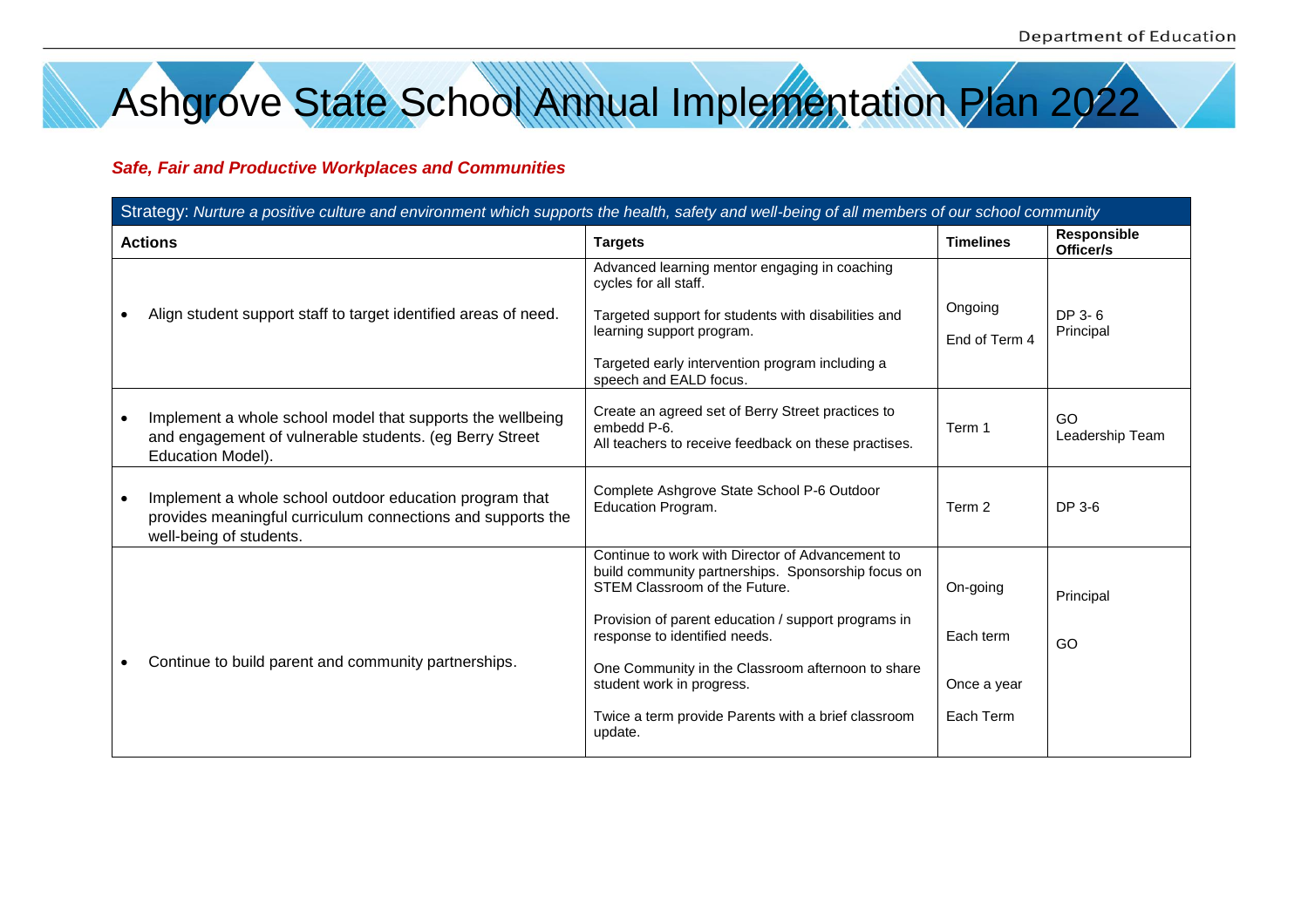Ashgrove State School Annual Implementation Plan 2022

#### *Capable and Confident People Delivering Responsive Services*

| Strategy: Continue to strengthen the capacity of staff expertise in the learning process and recognise diversity and talent to grow future leaders |                                                                                                                                                                                                                          |                                             |                                          |  |  |
|----------------------------------------------------------------------------------------------------------------------------------------------------|--------------------------------------------------------------------------------------------------------------------------------------------------------------------------------------------------------------------------|---------------------------------------------|------------------------------------------|--|--|
| <b>Actions</b>                                                                                                                                     | <b>Targets</b>                                                                                                                                                                                                           | <b>Timelines</b>                            | <b>Responsible</b><br>Officer/s          |  |  |
| • Further develop teacher knowledge and engagement with the<br>Pedagogical Framework and the Digital Technologies<br>curriculum.                   | Early Years pedagogy embedded in teaching<br>sequences.<br>Continue to review and refine Digital Technologies<br>implementation.                                                                                         | End of Term 4                               | <b>DPs</b>                               |  |  |
| • Build capacity for teachers to embed technology and the other<br>general capabilities to prepare students with 21 <sup>st</sup> century skills.  | Embedded in planning documents.<br>Staff professional development provided that aligns to<br>teacher need.                                                                                                               | End of Term 2                               | DP 3-6                                   |  |  |
| • Formulate a review process to evaluate the impact of internal<br>and external professional development.                                          | Staff Meetings provide professional development<br>focus each term aligned to school priorities.<br>All professional development includes data gathering<br>to evaluate the impact of learnings.                         |                                             | <b>DP P-2</b>                            |  |  |
| • Follow an inquiry process to develop a rigourous Watching<br>Others Work framework that supports the development of<br>teacher capacity.         | Embed initial stages of Watching Others Work<br>program with links to staff Annual Performance<br>Development Plan and/or school priorities.<br>Agreed plan and follow up from each session with line<br>manager (APDP). | Each term $-$<br>as requested.              | Principal                                |  |  |
| • Align professional development opportunities for non-teaching<br>staff with school priorities and individual professional<br>development plans.  | Review of non-teaching staff professional<br>development needs.<br>Development of professional development program.<br>Teacher Aides to be provided with a professional<br>development session.                          | End of term 1<br>End of Term 1<br>Each term | <b>Business Manager</b><br><b>DP P-2</b> |  |  |
| • Further develop the Aspiring Leaders Program to ensure<br>opportunities for capacity building are offered each year.                             | Leadership Toolkit Program for beginning leaders.<br>Aligning project work for emerging leaders.                                                                                                                         | Completed by<br>Term 4                      | Principal                                |  |  |